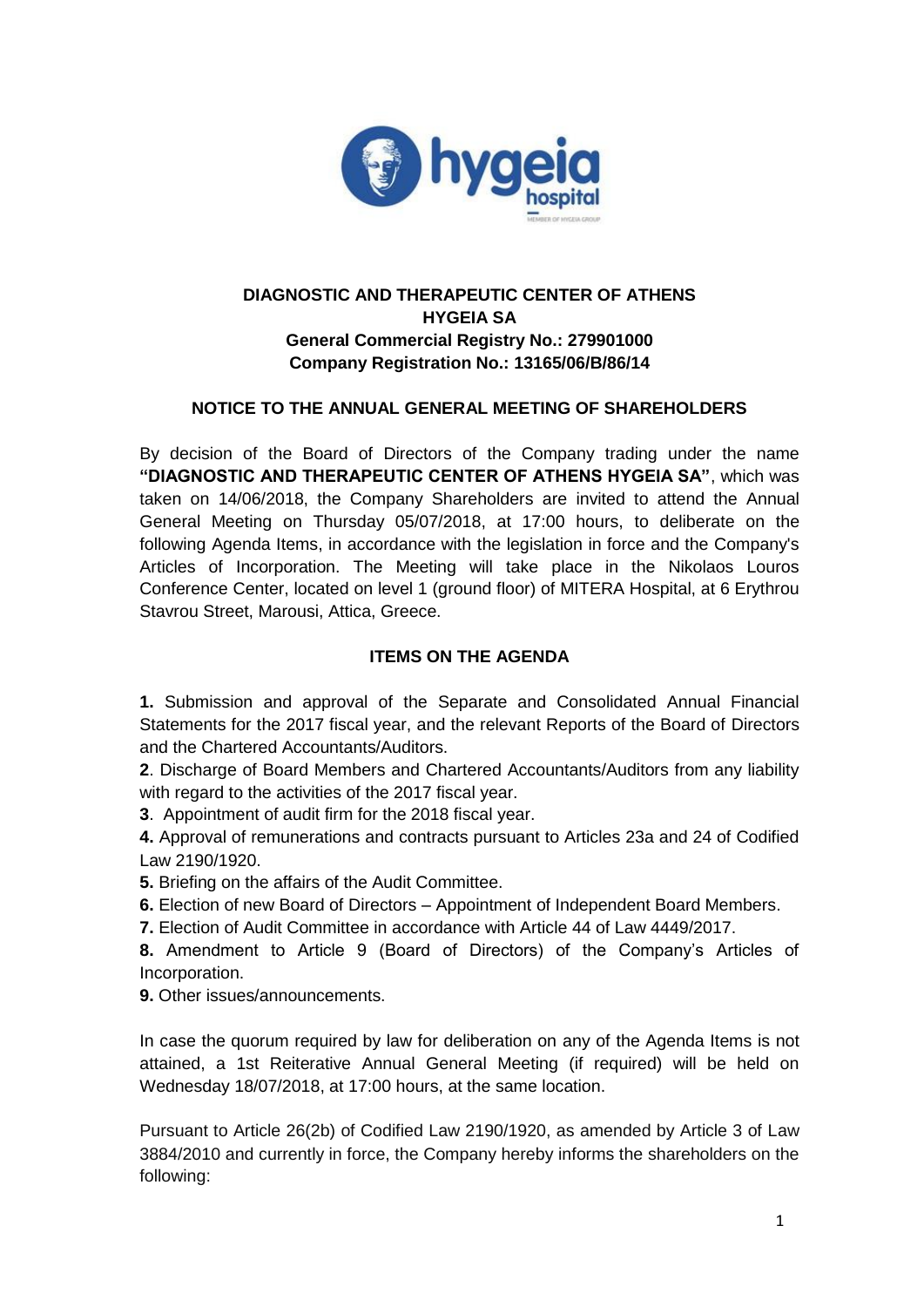## **RIGHT OF PARTICIPATION**

According to the Articles of Incorporation, any person appearing as a shareholder in the registry of the Dematerialized Securities System, managed by the Hellenic Central Securities Depository SA (ATHEXCSD), where the Company's shares are recorded, is entitled to participate, either in person or by proxy, in the Annual General Meeting and any subsequent Reiterative Meetings. Proof of qualification as a shareholder may be made by presenting a relevant certification of the aforementioned organization or alternatively through direct online connection of the Company with the records of said organization.

The qualification as a shareholder must exist on 30/06/2018 (**Record Date**), i.e. at the beginning of the  $5<sup>th</sup>$  day before the date of the Annual General Meeting, and the relevant written certification or online verification regarding the shareholder's qualification must have been received by the Company on 02/07/2018 at the latest, i.e. on the 3<sup>rd</sup> day before date of the General Meeting.

For the 1st Reiterative Annual General Meeting, the qualification as a shareholder must exist on 14/07/2018 (Record Date of 1st Reiterative Annual General Meeting), i.e. at the beginning of the  $4<sup>th</sup>$  day before the date of the 1st Reiterative Annual General Meeting, and the relevant written certification or online verification indicating their shareholding qualification must have been received by the Company on 15/07/2018 at the latest, i.e. on the  $3<sup>rd</sup>$  day before said General Meeting.

**Only** those who are qualified as shareholders on the respective Record Date are considered by the Company as entitled to participate and vote in the General Meeting. Shareholders who do not comply with the provisions of Article 28a of Codified Law 2190/1920 may participate in the General Meeting only after the Meeting has authorized them to do so.

The exercise of the aforementioned rights does not presuppose blocking of shares or following any other similar process which may limit the possibility to sell or transfer the shares during a certain period between the Record Date and the General Meeting.

#### **PROCEDURE FOR VOTING BY PROXY**

Shareholders may participate in the General Meeting and may vote either in person or by proxy holders.

Appointment and revocation of a proxy holder shall be made in writing at least three (3) days before the General Meeting. In particular, for the Annual General Meeting scheduled on 05/07/2018, the appointment and revocation of a proxy holder must be performed in writing by 02/07/2018, while for the 1st Reiterative General Meeting scheduled on 18/07/2018, by 15/07/2018. Shareholders wishing to participate in the Annual or the 1st Reiterative General Meeting (if required) by proxy holder, or revoke the appointment of said proxy holder, must fill out, duly sign and submit the relevant representation form to the Company's Investor Relations Department (6 Erythrou Stavrou Street & Kifisias Avenue, 15123 Marousi, Attica, Greece), within the aforementioned deadlines. The form is available through the Company's website, under the Investor Relations section.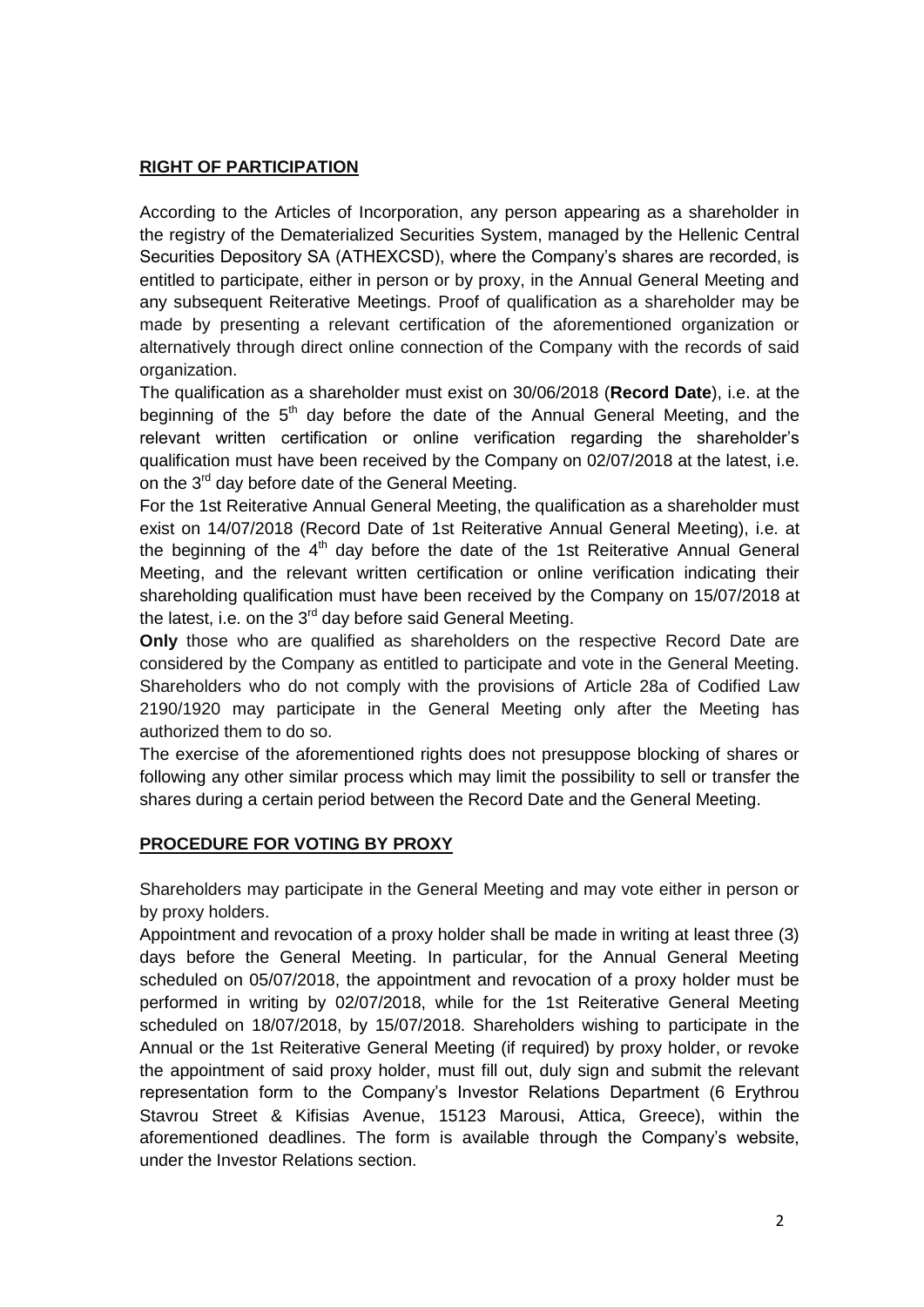Each shareholder may appoint up to three proxy holders. Legal persons may participate in the General Meeting by appointing up to three natural persons as proxy holders. If a shareholder has Company shares held in more than one investor share account, this limitation shall not prevent the shareholder from appointing separate proxy holders for the shares held in each account in relation to the General Meeting. A proxy holder holding proxies from several shareholders may cast votes for a certain shareholder differently from votes cast for another shareholder.

Before the commencement of the General Meeting, the proxy holder is obliged to disclose to the Company every specific fact that may be relevant for the shareholders in assessing any risk of the proxy holder pursuing any interest other than the interest of the shareholder. A conflict of interest may arise in particular where the proxy holder: (i) is a controlling shareholder of the Company or is another legal person or entity controlled by such shareholder, (ii) is a member of the Company's Board of Directors or the Company's Management in general, or of a controlling shareholder, or another legal person or entity controlled by such shareholder, (iii) is an employee or an auditor of the Company, or of a controlling shareholder, or of a legal person or entity controlled by such shareholder, (iv) is a spouse or first degree relative of a natural person referred to in points (i) to (iii).

The Company's Articles of Incorporation do not provide the possibility for the shareholders to participate in the General Meetings by electronic means without attending the Meeting in person at the place where it is held, or the possibility to participate in the voting by distance.

#### **MINORITY RIGHTS**

(i) Following a request from shareholders representing 1/20 of the paid-up share capital, the Company's Board of Directors is obliged to include in the Agenda of the General Meeting additional items, if that request is communicated to the Board of Directors by 20/06/2018, i.e. at least 15 days before the General Meeting. The request for putting additional items on the agenda shall be accompanied by a justification or a draft resolution to be adopted in the General Meeting and the revised agenda shall be published in the same manner as the previous agenda on 22/06/2018, i.e. 13 days before the date of the General Meeting, and at the same time, shall also be made available to the shareholders through the Company's website, along with the justification or draft resolution submitted by the shareholders, as provided by Article 27(3) of Codified Law 2190/1920.

(ii) Following a request from shareholders representing 1/20 of the paid-up share capital, and in accordance with Article 27(3) of Codified Law 2190/1920, the Board of Directors makes available to shareholders a draft resolution for the items included in the initial or revised agenda by 29/06/2018 at the latest, i.e. at least 6 days before the date of the General Meeting, if the relevant request is communicated to the Board of Directors by 28/06/2018, i.e. at least seven (7) days before the date of the General Meeting.

(iii) Following a request from any shareholder communicated to the Company by 29/06/2018, i.e. at least 5 full days before the General Meeting, the Board of Directors must provide to the General Meeting the requested specific information with respect to the Company affairs, in so far as the information is useful for the actual assessment of the items on the agenda. The Board of Directors may decline to provide the information